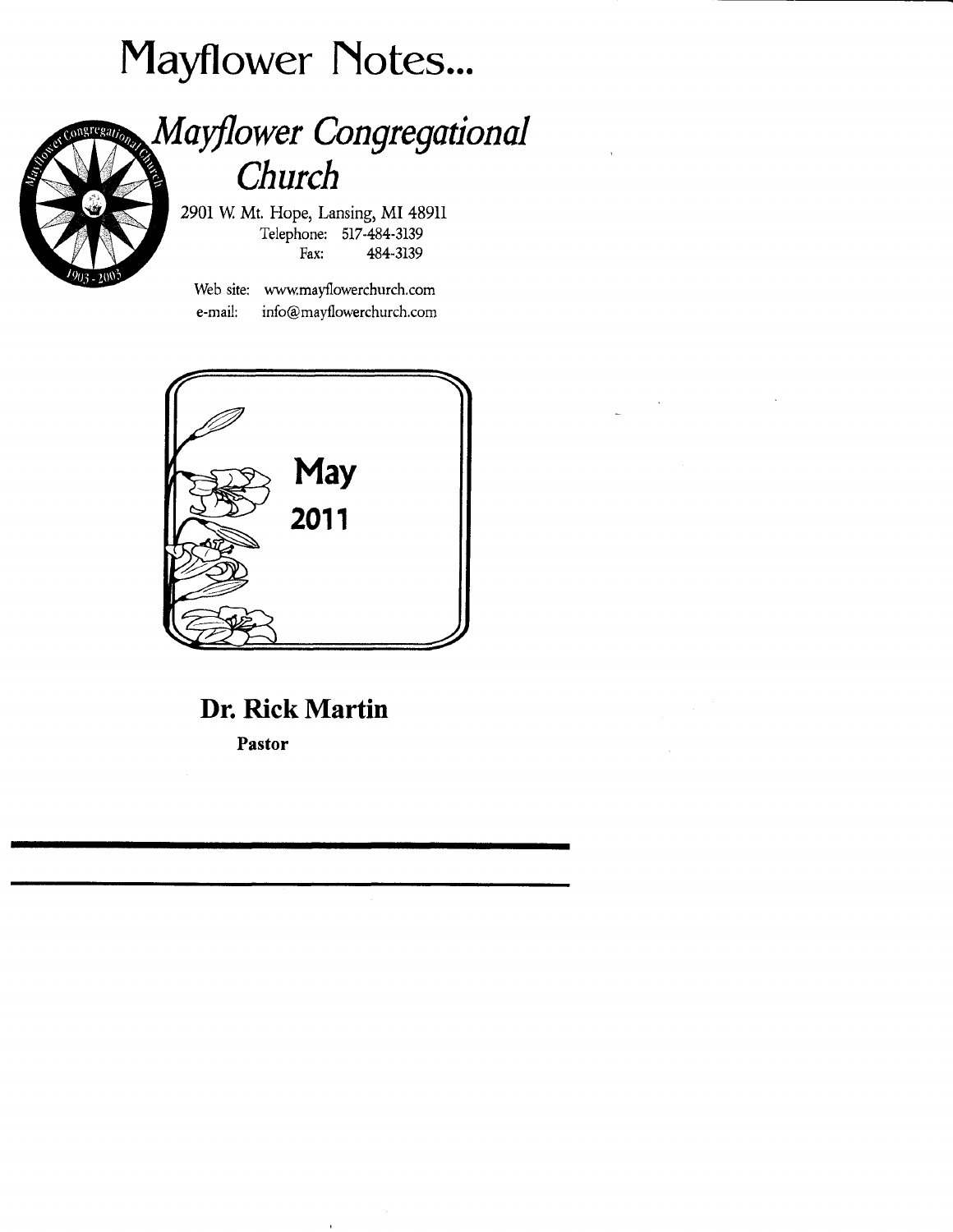| Dates to remember in |                                       |
|----------------------|---------------------------------------|
|                      | May                                   |
| <u>May 1</u>         | Communíon                             |
| <u>May 8</u>         | Mother's Day                          |
| <u>May 14</u>        | Second Saturday Supper                |
| <u>May 15</u>        | Newsletter item deadline<br>June/July |
| <u>May 15</u>        | Musíc Sunday                          |
| <u>May 29</u>        | Advent House Lunches                  |
| <u>May 30</u>        | Memoríal Day                          |

### From the Prudential Council...

Enclosed in the newsletter you will find a Ministry Survey and a Pastoral/ Employee Evaluation form. Please take the time to thoughtfully fill these out and return them to the church office no later than May 15th. Your imput will help aid in directing the future of our church. Thank you!

**HEAD USHER-**

Naida Kenyon

**OUTREACH FOCUS -**Food Bank

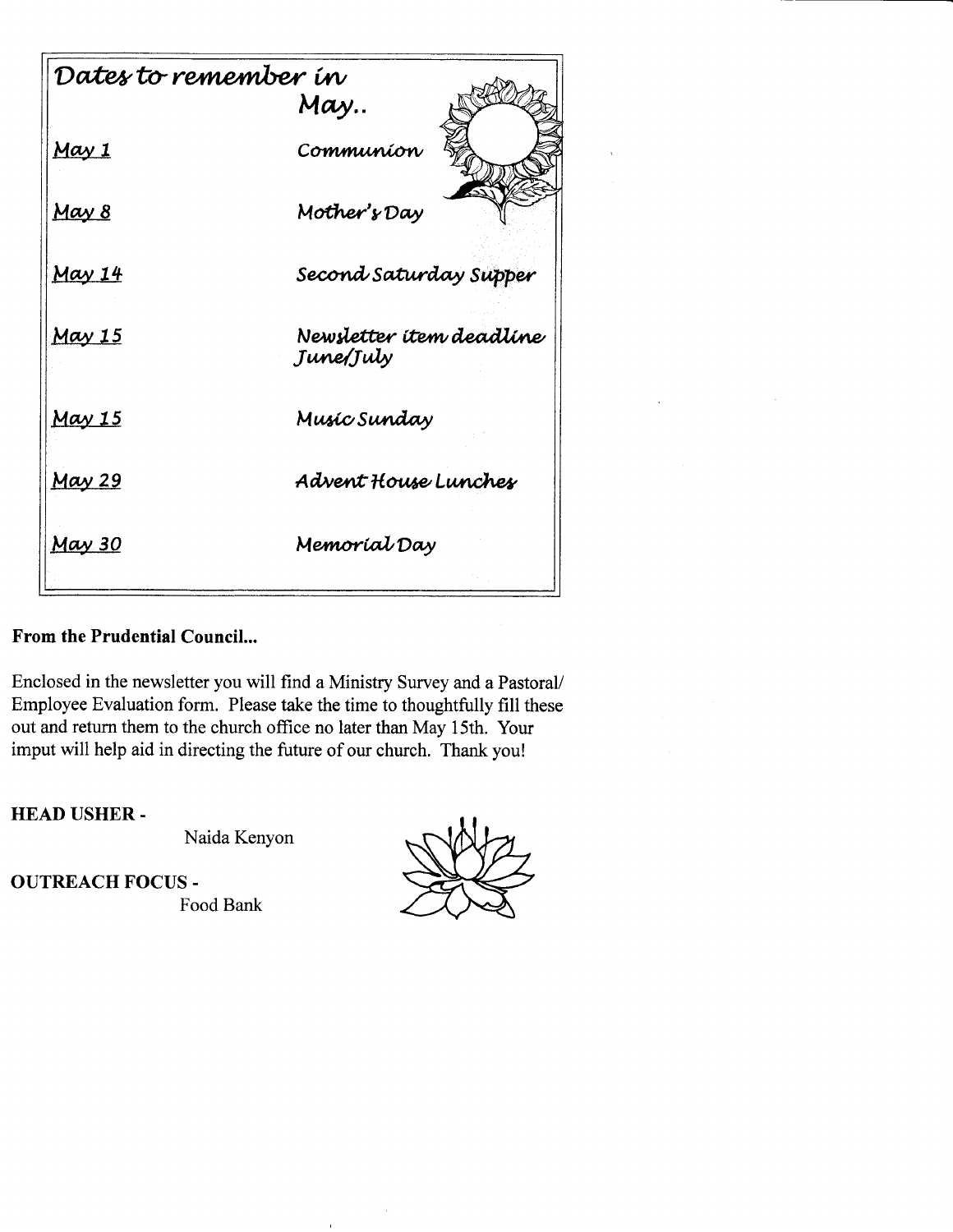From the Pastor's Desk

#### LITTLE FOXES



Song of Solomon 2:15

catch for us the foxes, the little foxes that ruin the vineyards, our vineyards that are in bloom.

When the vineyards are beginning to grow their grapes, first the flowers appear. Little foxes evidently like the taste of these grape flowers, so they run around the vineyard eating them. Thus the grapes never develop, which causes ruin in the vineyard business.

It is not always the big things that cause ruin. 9.0 earthquakes and tsunamis cause ruin, obviously, and it takes years to recover; if recovery is possible at all. Most of us will never face a tsunami, but there are little things that, left unchecked, will bring about ruin just the same. One  $-$  of many  $-$  little foxes is attitude: positive vs negative: seeing the glass  $\frac{1}{2}$  full vs seeing the glass  $\frac{1}{2}$  empty: counting your blessing vs rehearsing your lack/losses.

God is blessing Mayflower congregational church! we have children in Sunday School. We are meeting budget in rough economic times. New faces occasionally drifting in for services and activities. God hears and answers our prayers, and a few miracles pop up from time to time. We are able to reach outside our four walls and help with mission projects at home and abroad. Mayflower Church is having a positive effect on many people  $-$  God touching and changing the lives of people through us. We are blessed.

Yet, as pastor, I know there are "issues". Any church that has people has "issues", for people have "issues". Always has been, always will be. The little foxes run around and nibble on the flowers ruining the harvest, we'll deal with the "issues" (mostly privately), while focusing on the blessings of God; thankful for what God is doing at Mayflower Church.

I Thessalonians 5:20 In everything give thanks; for this is God's will for you in Christ Jesus.

#### vs <sup>I</sup>Corinthians 10:10

Nor grumble, as some of them did, and were destroyed by the destroyer. One is a little fox causing ruin. One is the will of God. Which attitude is prevalent in your life?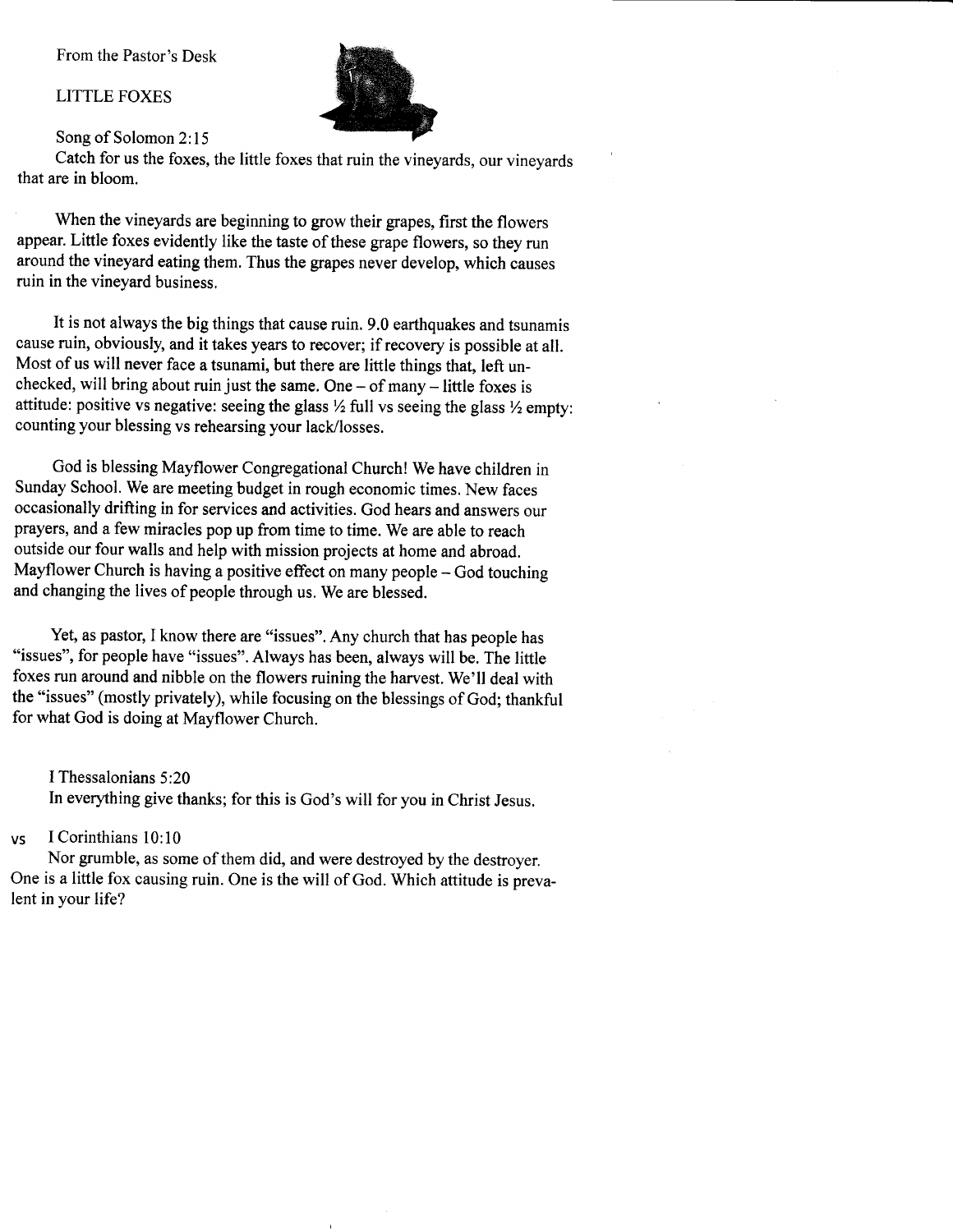### LAY LEADERS MISSIVE

I Hope the Easter season continues to be glorious for all of you. Jesus rising from the dead proves what he said: "Because I live, you also shall live." Through the worst the best rises up to proclaim Victory full of hope and love.

The following article appeared on my e-mail and I hope it speaks to you as it did to me (plagiarism is my friend!).



These ore mode from pencils.

#### A PENCIL MAKER TOLD THE PENCIL 5 IMPORTANT LESSONS JUST BEFORE PUTTING IT IN THE BOX :

1.) EVERyTHTNG vOU DO WrLL ALWAyS LEAVE A MARK. 2.) YOU CAN ALWAYS CORRECT THE MISTAKES YOU MAKE. 3.) WHAT IS IMPORTANT IS WHAT IS INSIDE OF YOU. 4.) IN LIFE, YOU WILL UNDERoO PAINFUL SHARPENIN65, WHICH WILL ONLY MAKE YOU BETTER. 5.) TO BE THE BEsr PENCTL, vOU MU5T ALLOW yOURSELF TO BE HELD AND GUIDED BY THE HAND THAT HOLDS YOU.

We all need to be constantly sharpened. This parable may encourage you to know that you are a special person, with unique God-given talents and abilities. Only you can fulfill the purpose which you were born to accomplish. Never allow yourself to get discouraged and think that your life is insignificant and can not be changed and, like the pencil, and always remember that the most important part of who you are, is what's inside of you.

A reminder that outdoor clean-up, paint-up and renewal will take place April 30<sup>th</sup> starting at 10AM. We need everyone possible to help keep our property proud. Bring implements if you have them. Thanks. Have <sup>a</sup> blessed Spring. Rog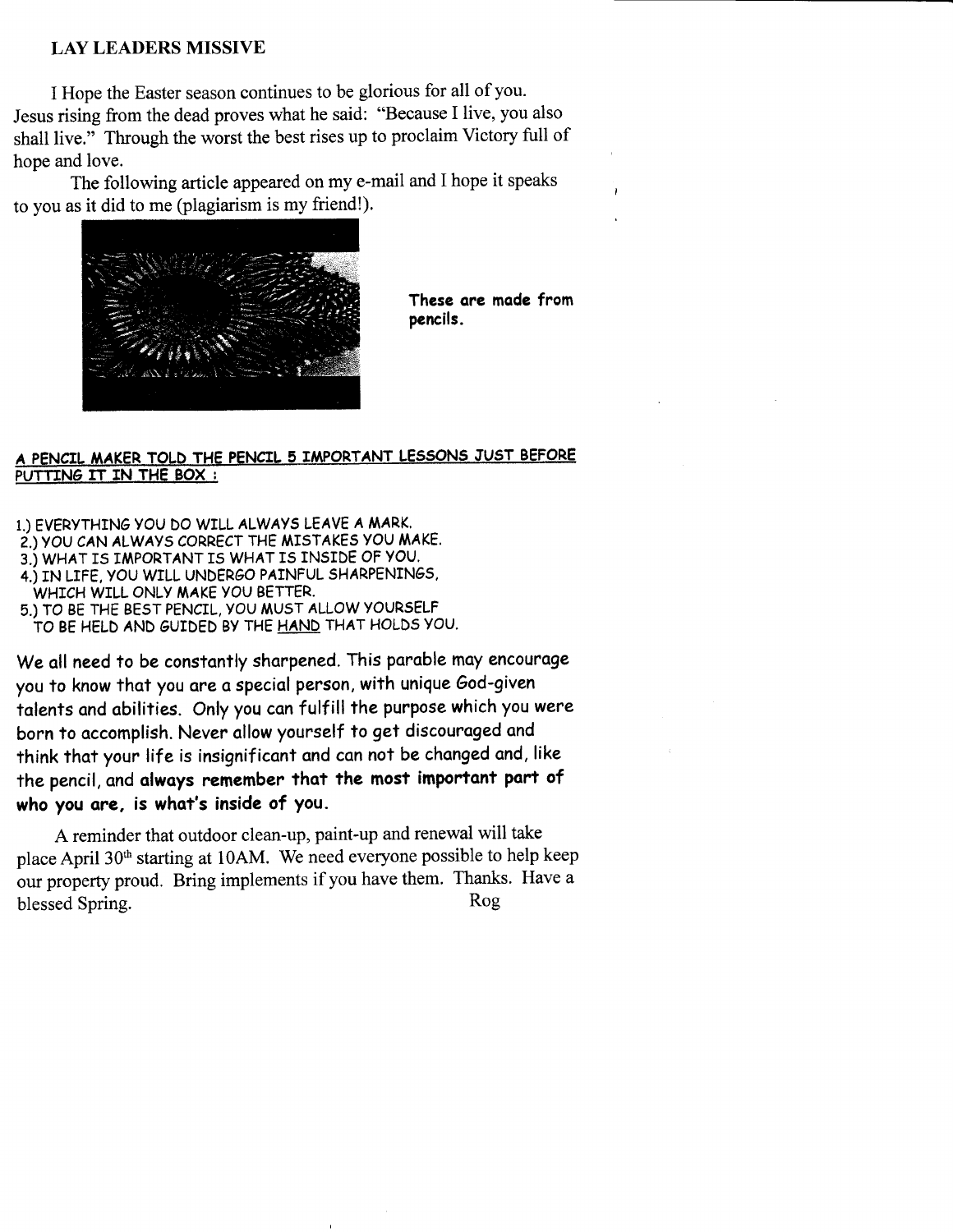#### SELF-CENTERED OR GOD-CENTERED

At different times throughout our lives, we all make the choice whether to serve ourselves or to be a servant to others. If we make a practice of putting ourselves first, we will spend life joyless and empty, wondering why fulfillment escapes us.

Even though God never abandons us, we can elect to turn away Him. God wants the best for us, and His best for us is that we deny ourselves and follow Him. If we focus only on our earthly possessions and make it our top priority to take care of ourselves only, we push God out of our lives. Putting our own interests first, we become selfish and self-centered.

The Apostle Paul wrote that as people redeemed by God's mercy, we are to offer our bodies as living sacrifices. He further said in Romans l2:l-2, "Do not conform any longer to the pattern of this world, but be transformed by the renewing of your mind. Then you will be able to test and approve what God's will is—His good, pleasing and perfect will". Paul revealed the secret of the transformed mind to the Galatians. "I have been crucified with Christ and I no longer live, but Christ lives in me" (Galatians 2:20). Joy comes into our lives when God, instead of self, is the object of our love and worship. It was joy, stated the writer to the Hebrews, that compelled Jesus to endure the Cross (Hebrews l2:2).

The Stewardship life is a life dedicated completely to God through faith in Jesus Christ. Jesus said that if we would follow Him, we "must deny [ourselves] and take up [our] cross and follow [Him]" (Matthew 16:24). The reward outweighs by far the sacrifice, for Christ promised in Matthew 6:25, "Whoever loses" his life for Me will find it.". Martin Luther said, "If anyone would rap at the door of my heart and ask, 'Who lives here?'I would answer, 'Martin Luther once lived here. But Martin Luther has moved out and Jesus Christ has moved in."' When Jesus has permanent residence within us, He can use us to build His kingdom among men.

Through God's grace, we are transformed into "new creatures" willing to live a life that honors Him with our lives and resources. God's love and generosity are seen through us as we recognize the opportunities God places before us to share our time, talent, and treasures in the building up His kingdom.

Ron Chewning Stewardship Advisors